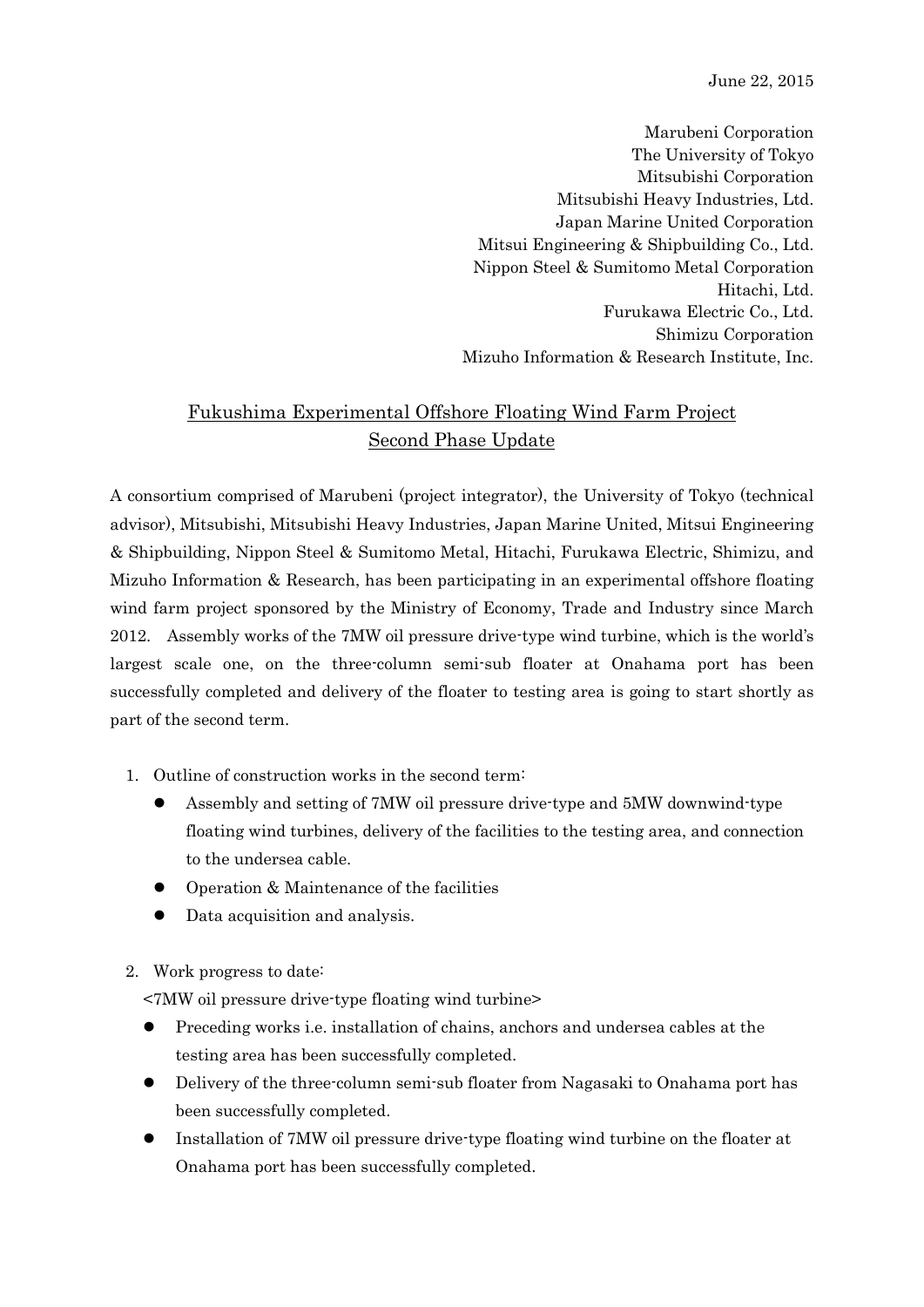<5MW downwind-type floating wind turbine >

- Procurement of chains and anchors, and production of high-voltage riser cable have been successfully completed.
- Parts procurement and construction of 5MW downwind-type floating wind turbine is in progress.

3. Next Step

The following activities need to be completed to start operation of the power facilities: ※ Schedule will be changed depending on the meteorological and sea conditions

| 7MW oil pressure drive type floating wind turbine |                                                                                        |  |  |  |
|---------------------------------------------------|----------------------------------------------------------------------------------------|--|--|--|
| June $30-$                                        | Delivery of the facility from Onahama and its mooring<br>operation in the testing area |  |  |  |
| $Mid-September-$                                  | Electric work and Commissioning                                                        |  |  |  |
| $Mid\text{-}\nDecember -$                         | <b>Start of Demonstration Operation</b>                                                |  |  |  |
| 5MW downwind-type floating wind turbine           |                                                                                        |  |  |  |
| Late July                                         | Installation of chains and anchors at the testing area                                 |  |  |  |